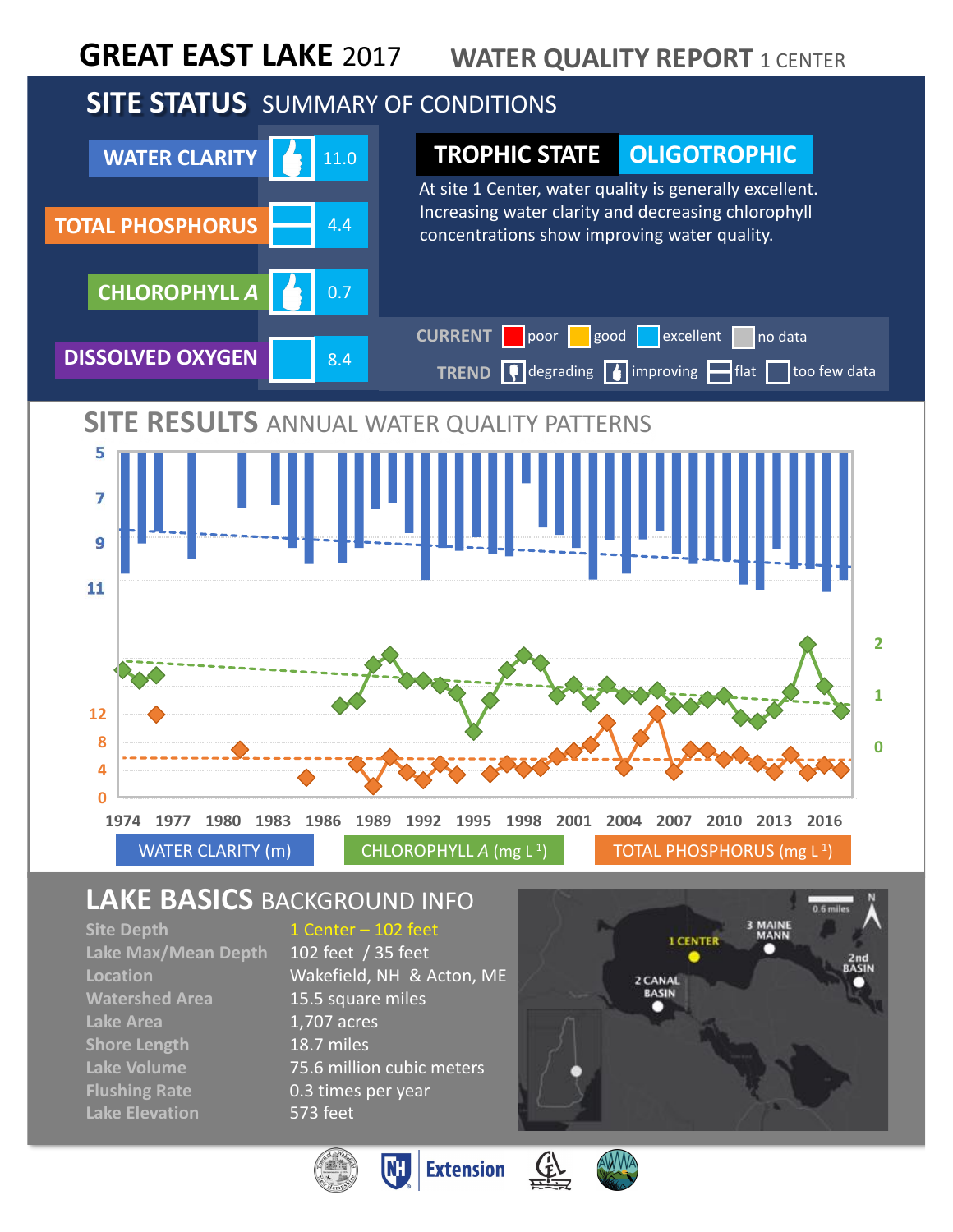#### **WATER QUALITY REPORT** 2 CANAL BASIN **GREAT EAST LAKE** 2017

# **SITE STATUS** SUMMARY OF CONDITIONS



## **LAKE BASICS** BACKGROUND INFO

**Lake Max/Mean Depth** 102 feet / 35 feet **Watershed Area** 15.5 square miles Lake Area **1,707** acres **Shore Length** 18.7 miles **Flushing Rate** 0.3 times per year **Lake Elevation** 573 feet

**Site Depth** 2 Canal Basin – 60 feet

**Location** Wakefield, NH & Acton, ME **Lake Volume** 75.6 million cubic meters





**Extension** W



<u>(f)</u>

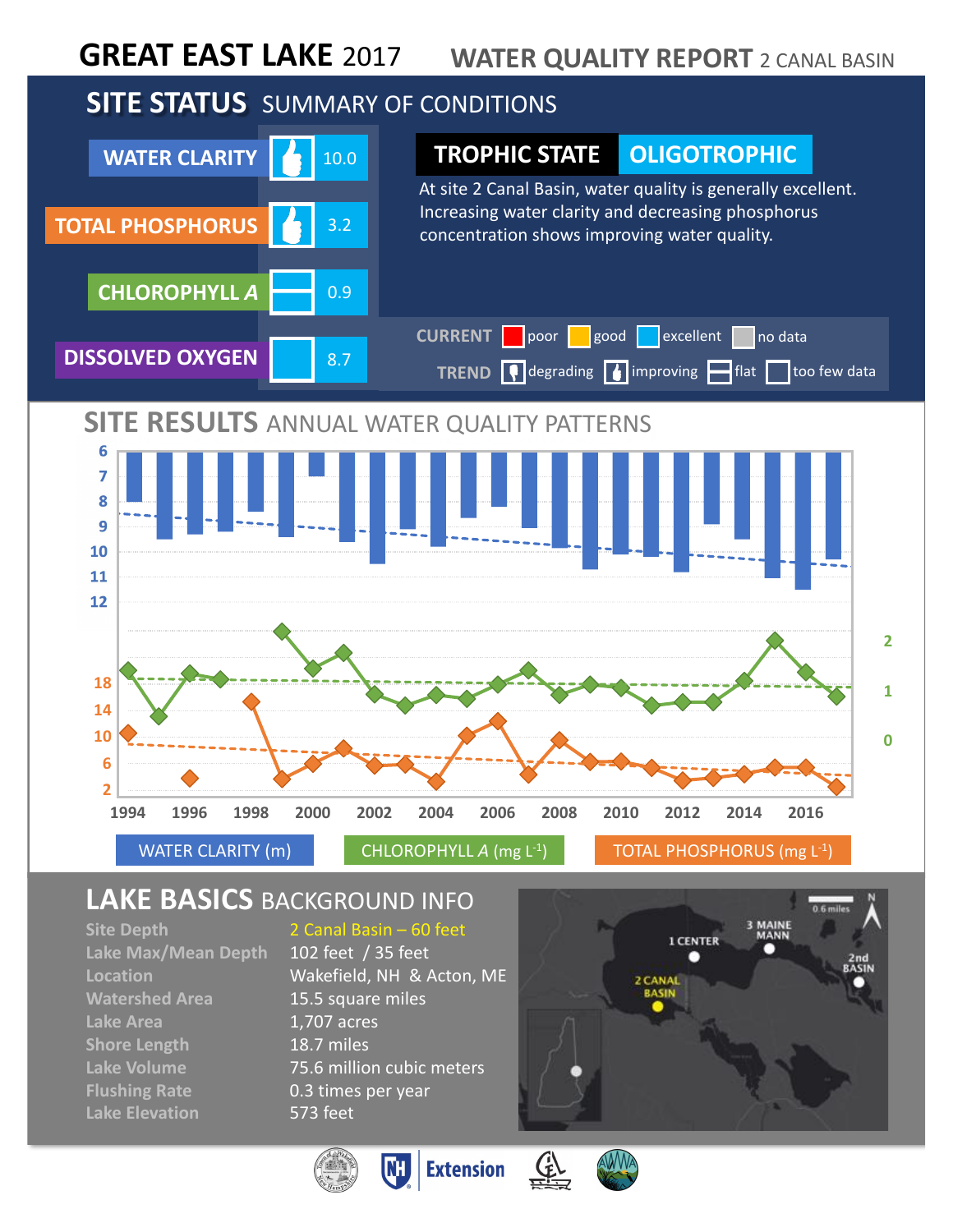#### **GREAT EAST LAKE** 2017 **WATER QUALITY REPORT** 3 MAINE MANN

# **SITE STATUS** SUMMARY OF CONDITIONS



## **LAKE BASICS** BACKGROUND INFO

**Site Depth** 3 Maine Mann – 34 feet **Lake Max/Mean Depth** 102 feet / 35 feet **Watershed Area** 15.5 square miles Lake Area **1,707** acres **Shore Length** 18.7 miles **Flushing Rate** 0.3 times per year **Lake Elevation** 573 feet

**Location** Wakefield, NH & Acton, ME **Lake Volume** 75.6 million cubic meters

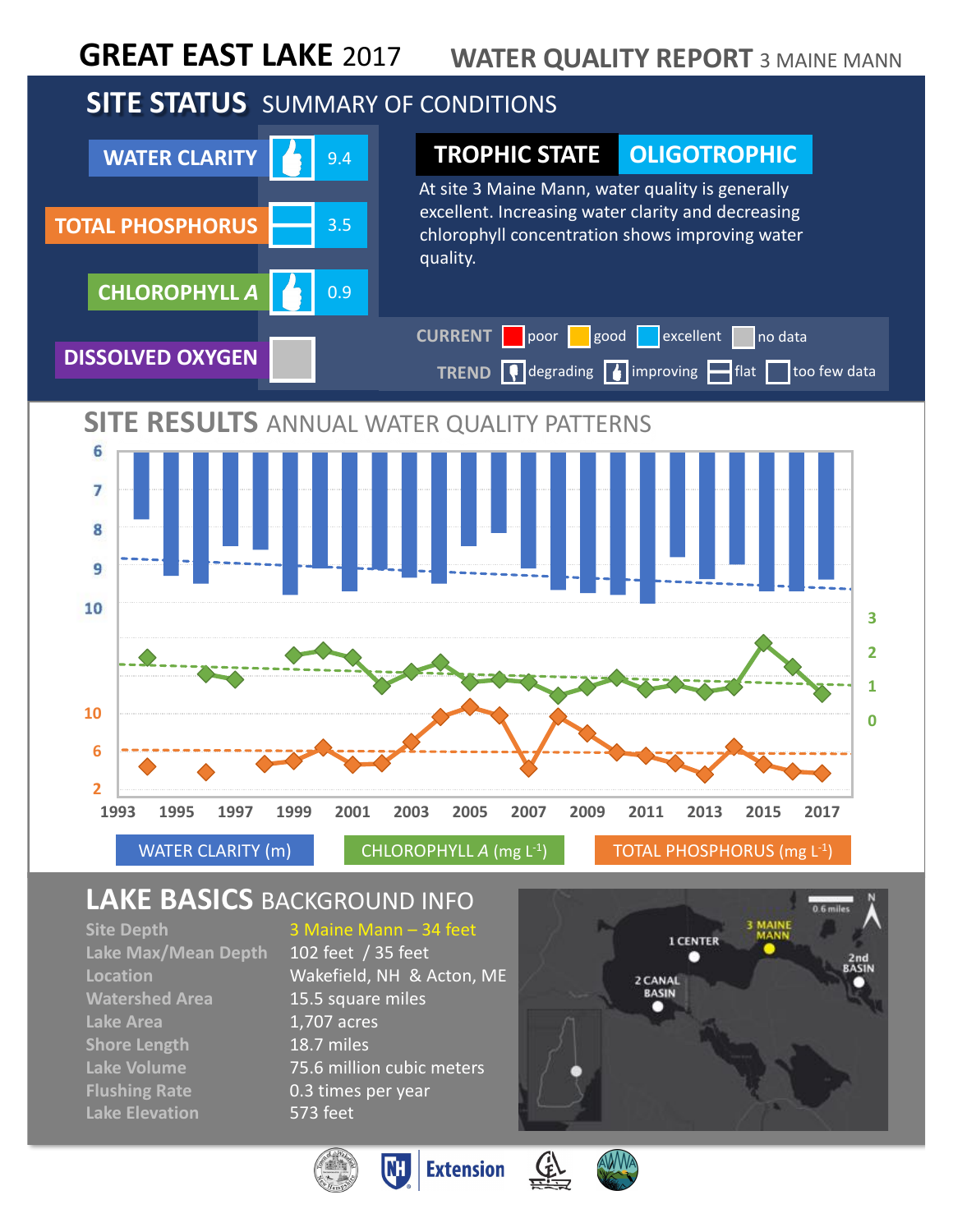#### **GREAT EAST LAKE** 2017 **WATER QUALITY REPORT** 2<sup>nd</sup> BASIN

# **SITE STATUS** SUMMARY OF CONDITIONS



WATER CLARITY (m) CHLOROPHYLL *A* (mg L<sup>-1</sup>) TOTAL PHOSPHORUS (mg L<sup>-1</sup>)

## **LAKE BASICS** BACKGROUND INFO

**Lake Max/Mean Depth** 102 feet / 35 feet **Watershed Area** 15.5 square miles Lake Area **1,707** acres **Shore Length** 18.7 miles **Flushing Rate** 0.3 times per year **Lake Elevation** 573 feet

#### **Site Depth** 2<sup>nd</sup> Basin– 20 feet

**Location** Wakefield, NH & Acton, ME **Lake Volume** 75.6 million cubic meters